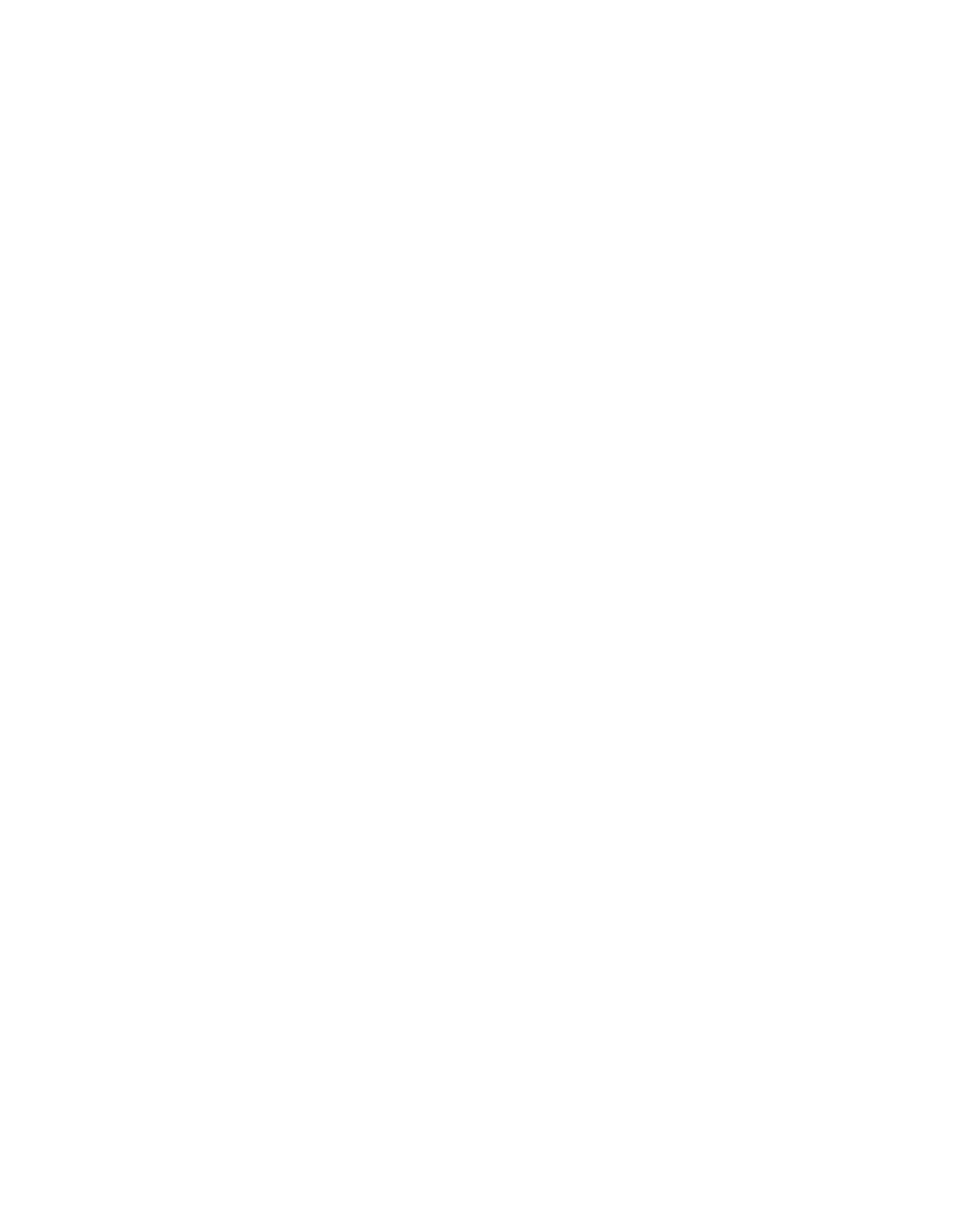#### **CURRICULUM VITAE OF DIANA S. FRIEDMAN**

#### **PROFESSIONAL**

Diana S. Friedman, P.C. - July 2001 to present Partner, McCurley, Kinser, McCurley & Nelson, L. L. P. - 1992 to 2001

#### **EDUCATION**

Louisiana State University - B.S. - December 1984 Southern Methodist University - J.D. cum laude - May 1991 Order of the Coif Board Certified, Family Law, Texas Board of Legal Specialization - 1996 to present

#### **SPECIAL RECOGNITION**

*Texas Monthly* Super Lawyer November 2003, October 2004 *D Magazine* Best Lawyers Under 40 October 2003

#### **PROFESSIONAL ACTIVITIES AND AFFILIATIONS**

Member, Family Law Council State Bar of Texas Fellow, American Academy of Matrimonial Lawyers American Bar Association State Bar of Texas - Family Law Section Dallas County Bar Association - Family Law Section The Annette Stewart American Inn of Court - 2003 to present District 6-A Grievance Committee - 1996-2002

#### **FREQUENT AUTHOR AND SPEAKER THROUGHOUT TEXAS**

Speaker - "Case Law Update" - Child Custody and Visitation in Texas, 1992 Speaker - "Ten Top Family Law Cases of the 90s" - Grand Prairie Bar Association, 1992 Speaker - "Case Law Update" - Dallas Bar Family Law Section, 1992-1998 Speaker - "1993 Legislative Update" - Plano Bar Association, 1993 Speaker - "1993 Legislative Changes Affecting Texas Family Law Seminars, Inc., Houston and Dallas, 1993 Speaker - "Relocation" - "Divorce Camp 96" Minnesota Chapter of the American Academy of Matrimonial Lawyers - 1996 Participant - State Bar of Texas Marriage Dissolution Workshop - 1994 Participant - Advanced Family Law Seminar, State Bar of Texas, Workshop on "The Art of Persuasion and Cross-Examination", 1994 Participant - Advanced Family Law Seminar, State Bar of Texas, Workshop on "The Art of Persuasion", 1995 Speaker - "Family Law Overview" - "Bridge-the-Gap" Seminar - Dallas Association of Young Lawyers and Southern Methodist University - 1996 Speaker -"Evidence Without Witnesses" - How to Offer and Exclude Evidence, Houston, 1996 Speaker -"Working as an Expert Witness" - 5th Annual Dallas Chapter TSCPA Divorce Conference - 1996 Speaker - "Child Custody Visitation in Texas" - National Business Institute - 1996 Speaker - "Why Mediation? Rules That Govern Alternatives" - Texas Center for the Judiciary, College of Advanced Judicial Studies - 1997 Speaker - "Trying a Property Case on a Shoestring" - State Bar of Texas Marriage Dissolution Institute - 1997 Speaker - "The Secrets to Preparing for the Certification Exam," Advanced Family Law Course, State Bar of Texas - 1997 Speaker - "Stock Options and Pension Plans," 6<sup>th</sup> Annual Dallas Chapter TSCPA Divorce Conference - Dallas Chapter TSCPA - 1997 Speaker- "Overview of the Texas Disciplinary Rules of ProfessionalConduct," "Bridge the Gap" Seminar, Dallas Association of Young Lawyers - 1997 Speaker - "Pre-Nuptial Agreements," Advanced Drafting: Estate Planning and Probate Course, State Bar of Texas - 1997 Speaker - "Sex, Lies and Liabilities", Advanced Family Law Course, State Bar of Texas - 1998 Speaker - "Family Law and Bankruptcy", Advanced Family Law Course, State Bar of Texas - 2000 Speaker - "Bankruptcy and Family Law", Family Law on the Front Lines, The University of Texas School of Law - 2001 Speaker - "Attorneys Fees", Family Law Conference for General Practitioners and Legal Assistants, South Texas College of Law - 2002 Speaker - "Dealing with Debt: Bankruptcy and Beyond," Family Law On the Front Lines, The University of Texas School of Law - 2003 Speaker - "Experts: Where Are We Now?" Marriage Dissolution - 2003 Speaker - "Complex Trust Issues," Advanced Family Law Course, State Bar of Texas - 2003 "Hoping for the Best and Planning for the Worst: Creative Pre- and Post-Marital Agreements, Advanced Family, State Bar of Texas, 2004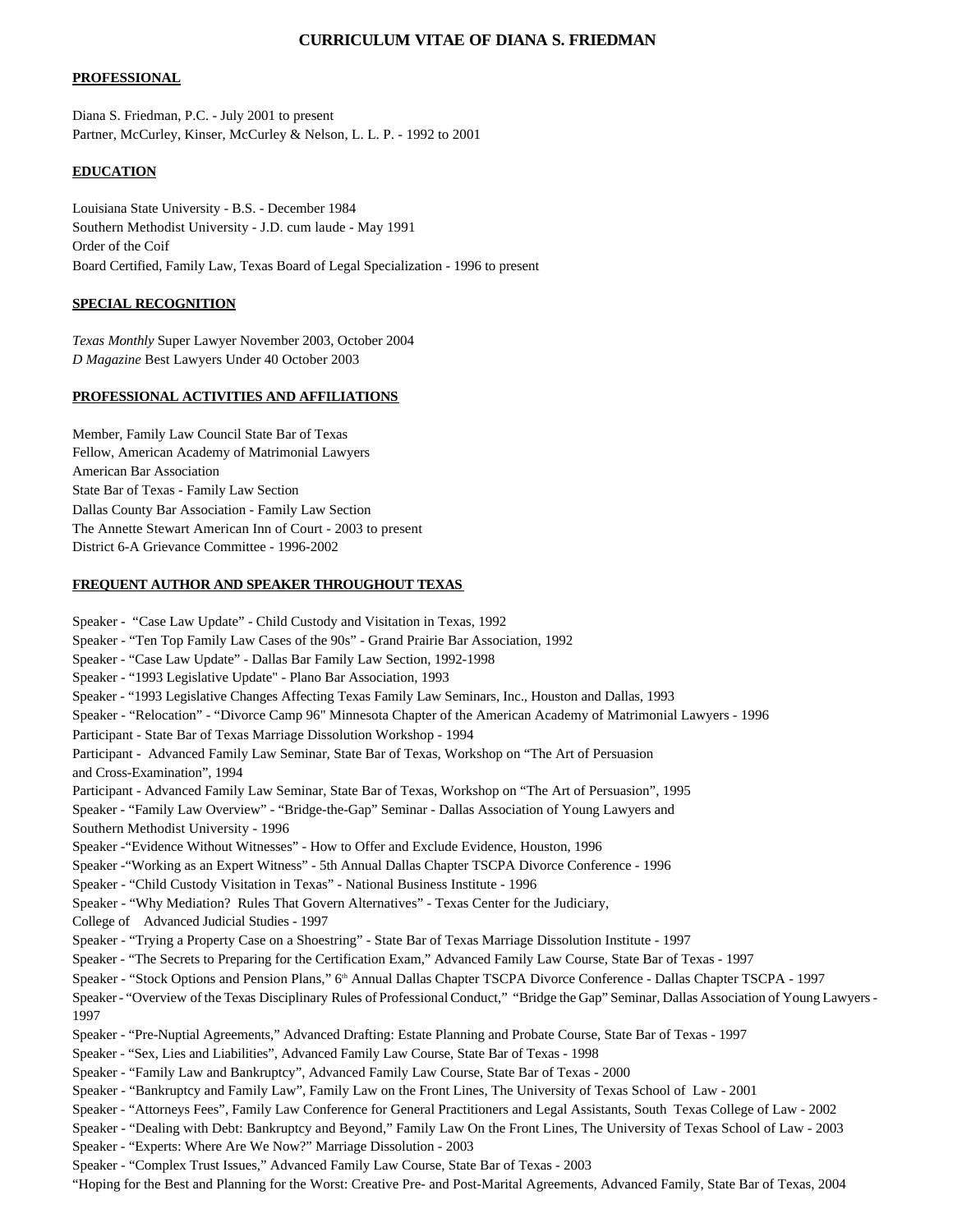#### **CO-AUTHORED PUBLICATIONS**

"Contempt, Clarification and Enforcement of Child Related Issues" - 1991 "Evaluation" - 1991 "Determination and Proof of Valuation in a Family Law Case" - 1991 "Enforcement of Agreed Decrees and Agreements" - 1992 "Hague Convention" - 1992, 1993 "Habeas Corpus" 1992, 1993 "The Illusion of Goodwill: Now You See It, Now You Don't" - 1992 "Evaluation of a Closely Held Business" - 1993 "Bad Facts Custody" - 1992 "Case Law Update" - 1992 "Interrogatories and Request for Admissions" - 1993 "Methods of Discovery" - 1993 "Requested Admissions and Interrogatories in Property Cases" -1993 "1993 Legislative Update" - 1993 "Case Law Update" - 1992 - 1998 "The Art of Persuasion" - 1995, 1996 "Family Law Overview" - 1996 "Evidence Without Witnesses" - 1996 "Child Custody and Visitation" - 1996 "Working as an Expert Witness" - 1996 "Relocation Litigation" - 1996 "Why Mediation? Rules that Govern Alternatives" - 1997 "Trying a Property Case on a Shoestring" - 1997 "The Secrets to Preparing for a Certification Exam" - 1997 "Stock Options and Pension Plans" - 1997 "Overview of Texas Disciplinary Rules of Professional Conduct" - 1997 "Pre-Nuptial Agreements" - 1997 "Current Admissibility of Expert Witnesses" - 1998 "Sex, Lies and Liabilities" - 1998 "Bankruptcy" - 1999, 2000 "Family Law and Bankruptcy" - 2000 "Bankruptcy and Family Law" - 2001 "Attorneys Fees" - 2002 "Dealing with Debt: Bankruptcy and Beyond" - 2003 "Experts: Where Are We Now?" - 2003 "Ethics and Financial Experts" - 2004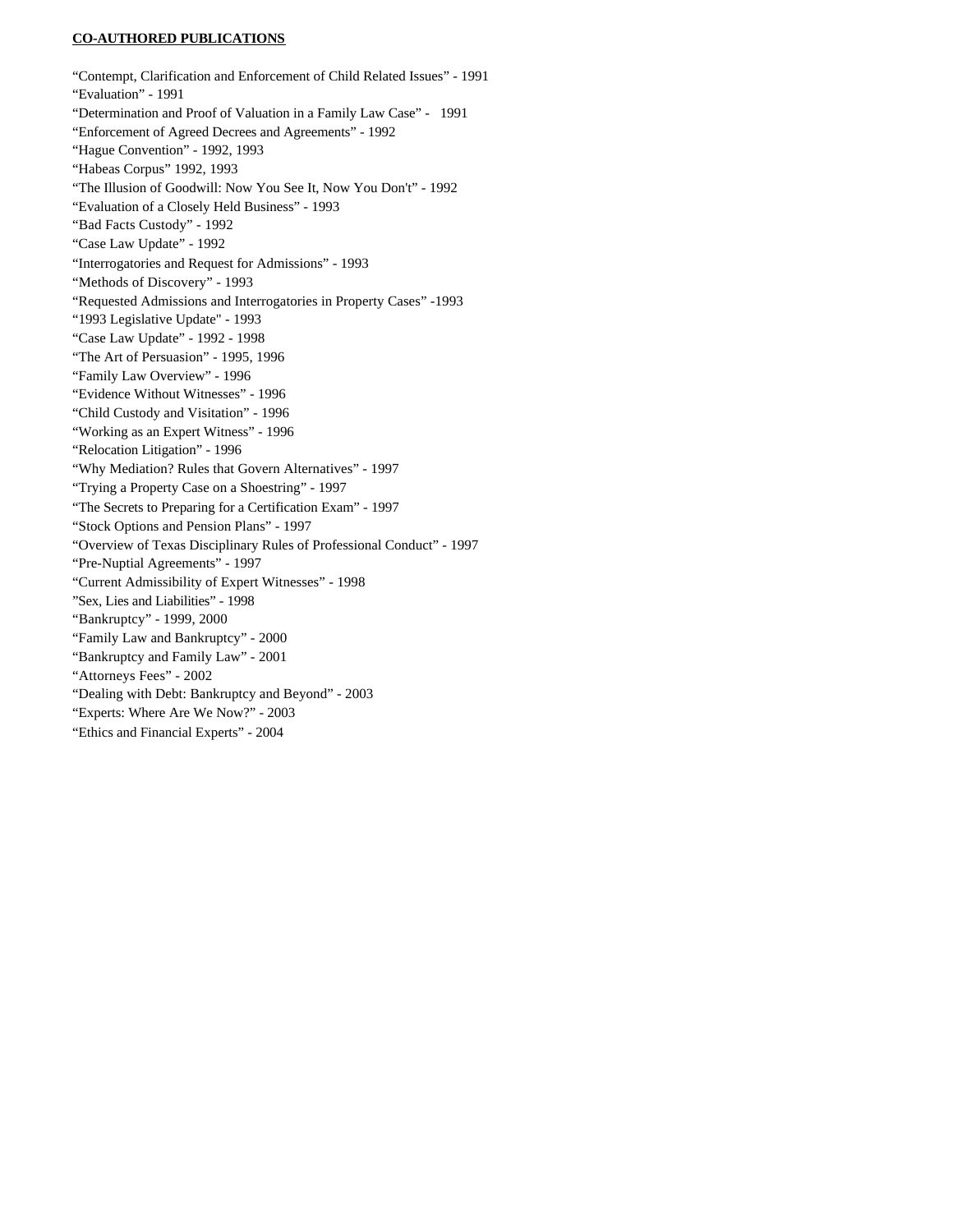#### **CURRICULUM VITAE OF C. ANDREW TEN EYCK**

#### **EDUCATION:**

The Principal School, St. Louis, Missouri, 1991 University of Houston, Houston, Texas, B.A., *cum laude*, 1995 South Texas College of Law, Houston, Texas, J.D., 1998

#### **PROFESSIONAL EMPLOYMENT:**

ASSOCIATE JUDGE 254th Judicial District Court Dallas County, Texas

June 2004 to Present

DIANA S. FRIEDMAN, P.C. 2301 Cedar Springs Road, Suite 330 Dallas, Texas 75201 (214)953-0600

2001 to 2004

MCCURLEY, KINSER, MCCURLEY & NELSON, L.L.P. 5950 Sherry Lane, Suite 800 Dallas, Texas 75225 (214)273-2400

1999 to 2001

SHORT & JENKINS, P.L.C. One Greenway Plaza Suite 700 Houston, Texas 77046 (713)626-0208

1994 to 1999

#### **PROFESSIONAL ASSOCIATIONS:**

Member, College of the State Bar of Texas Member, State Bar of Texas Member, American Bar Association Member, Texas Young Lawyers Association Member, Dallas Bar Association-Family Law Section Member, Dallas Association of Young Lawyers

#### **ARTICLES AND PUBLICATIONS:**

"Mansions, Mercedes, and Marital Meltdowns:A Lawyer's Guide to Representing the Rich and Famous", Advanced Family Law Course, 2000 "Reimbursement Issues", State Bar of Texas, Marriage Dissolution Institute, 2000 "Shrinking the Shrinks Down to Size", State Bar of Texas, Advanced Family Law, 1999 "Discovery in Family Law Cases Under the New Rules", University of Houston Family Law Seminar, 1999 "Parental Alienation From a Family Lawyer's Perspective", Association of Family and Conciliation Courts Conference, 1999 Co-author of various family law articles since 2000, including: "Ethics and Financial Experts", Family Law on the Front Lines, 2004 "Hoping for the Best and Planning for the Worst: Creative Pre- and Post-Marital Agreements, Advanced Family, State Bar of Texas, 2004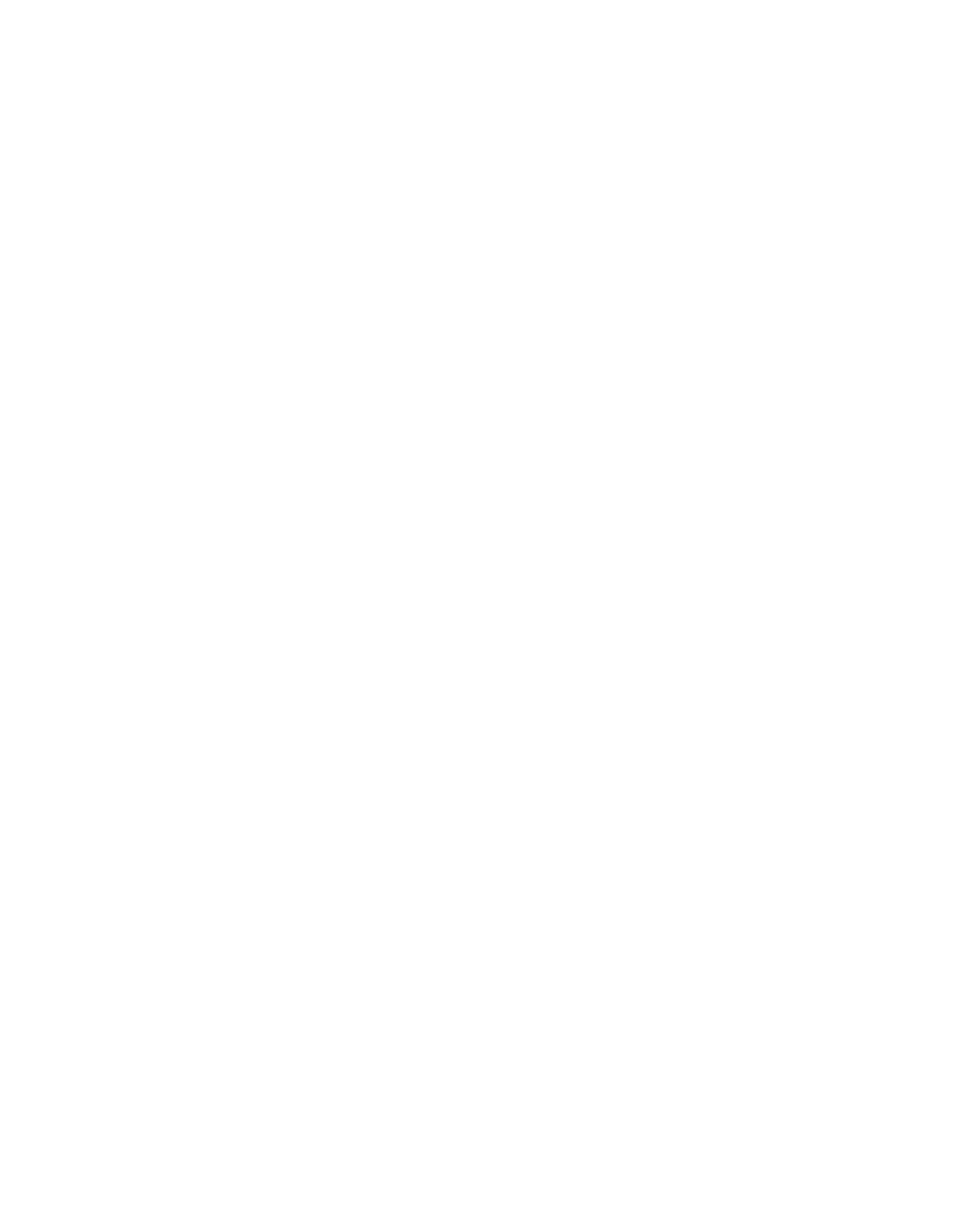# ACKNOWLEDGMENT

The authors thank Richard Orsinger for generously allowing us to borrow from and use portions of his excellent paper "Premarital and Marital Agreements - Representing the Non-Monied Spouse." The authors also thank the family law attorneys who responded to the survey whichhelped add a diverse group ofopinions and perspectives to this paper.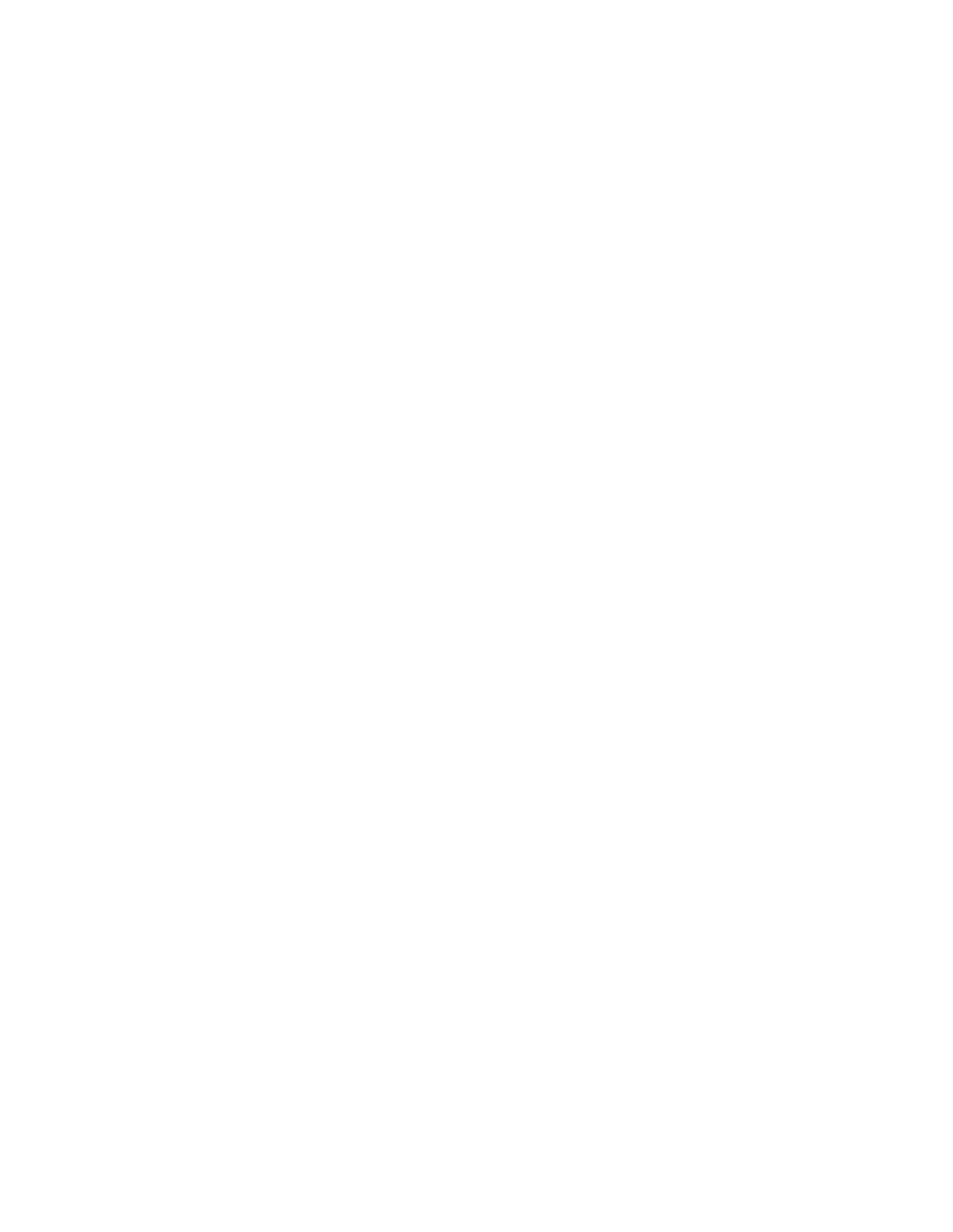# **TABLE OF CONTENTS**

| I.  |           |  |
|-----|-----------|--|
| II. |           |  |
|     |           |  |
|     |           |  |
|     |           |  |
|     |           |  |
|     |           |  |
|     |           |  |
|     |           |  |
|     |           |  |
|     |           |  |
|     |           |  |
|     |           |  |
|     |           |  |
|     |           |  |
|     |           |  |
|     |           |  |
|     |           |  |
|     |           |  |
|     |           |  |
|     |           |  |
|     |           |  |
|     |           |  |
|     |           |  |
|     |           |  |
|     |           |  |
|     |           |  |
|     |           |  |
|     |           |  |
|     |           |  |
|     |           |  |
|     |           |  |
|     |           |  |
|     |           |  |
|     |           |  |
| V.  |           |  |
|     |           |  |
|     |           |  |
|     |           |  |
|     |           |  |
| VI. |           |  |
|     |           |  |
|     |           |  |
|     | <b>B.</b> |  |
|     |           |  |
|     |           |  |
|     |           |  |
|     |           |  |
|     |           |  |
|     |           |  |
|     |           |  |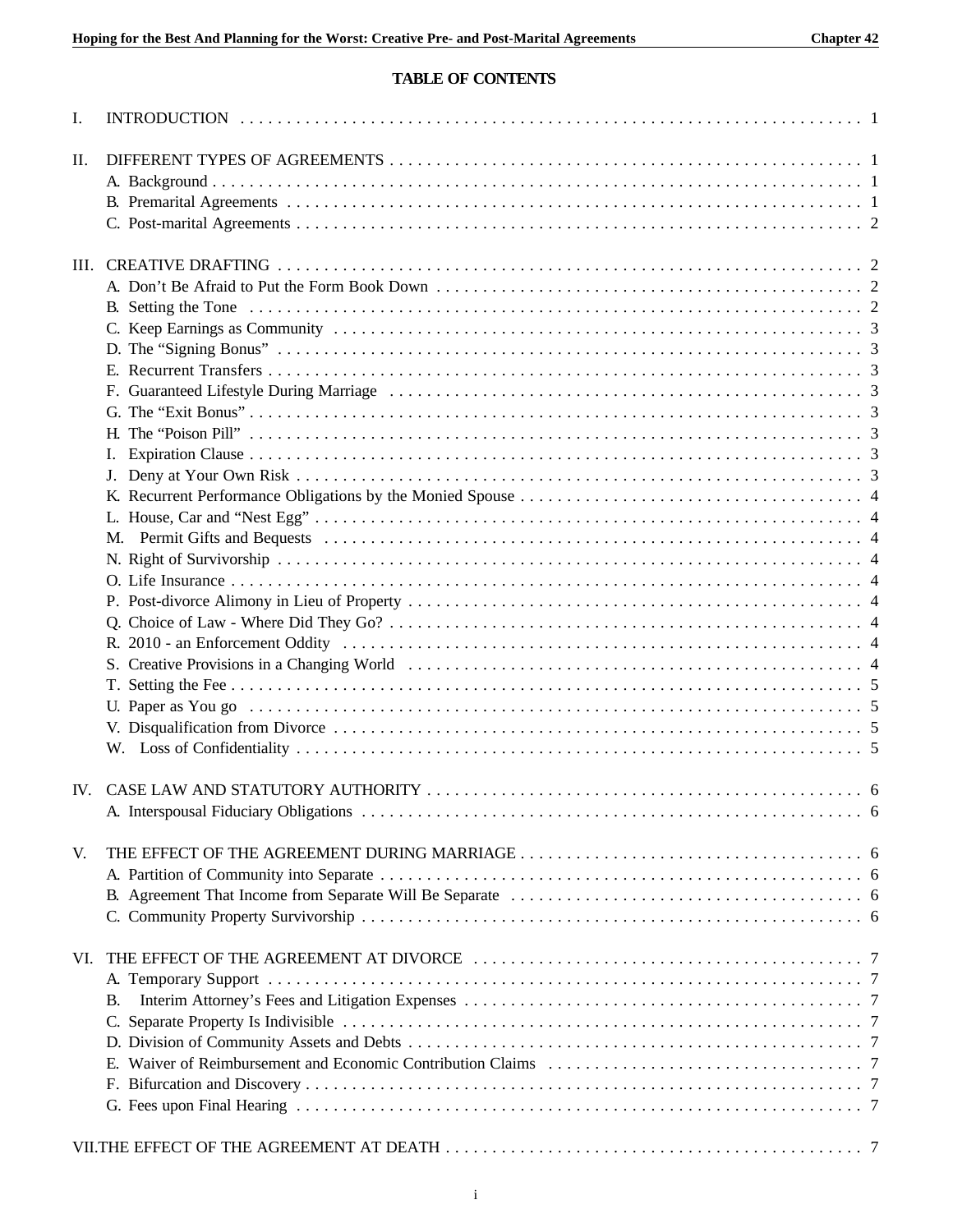| $IX_{-}$ |  |
|----------|--|
|          |  |
|          |  |
|          |  |
|          |  |
|          |  |
|          |  |
|          |  |
|          |  |
|          |  |
|          |  |
|          |  |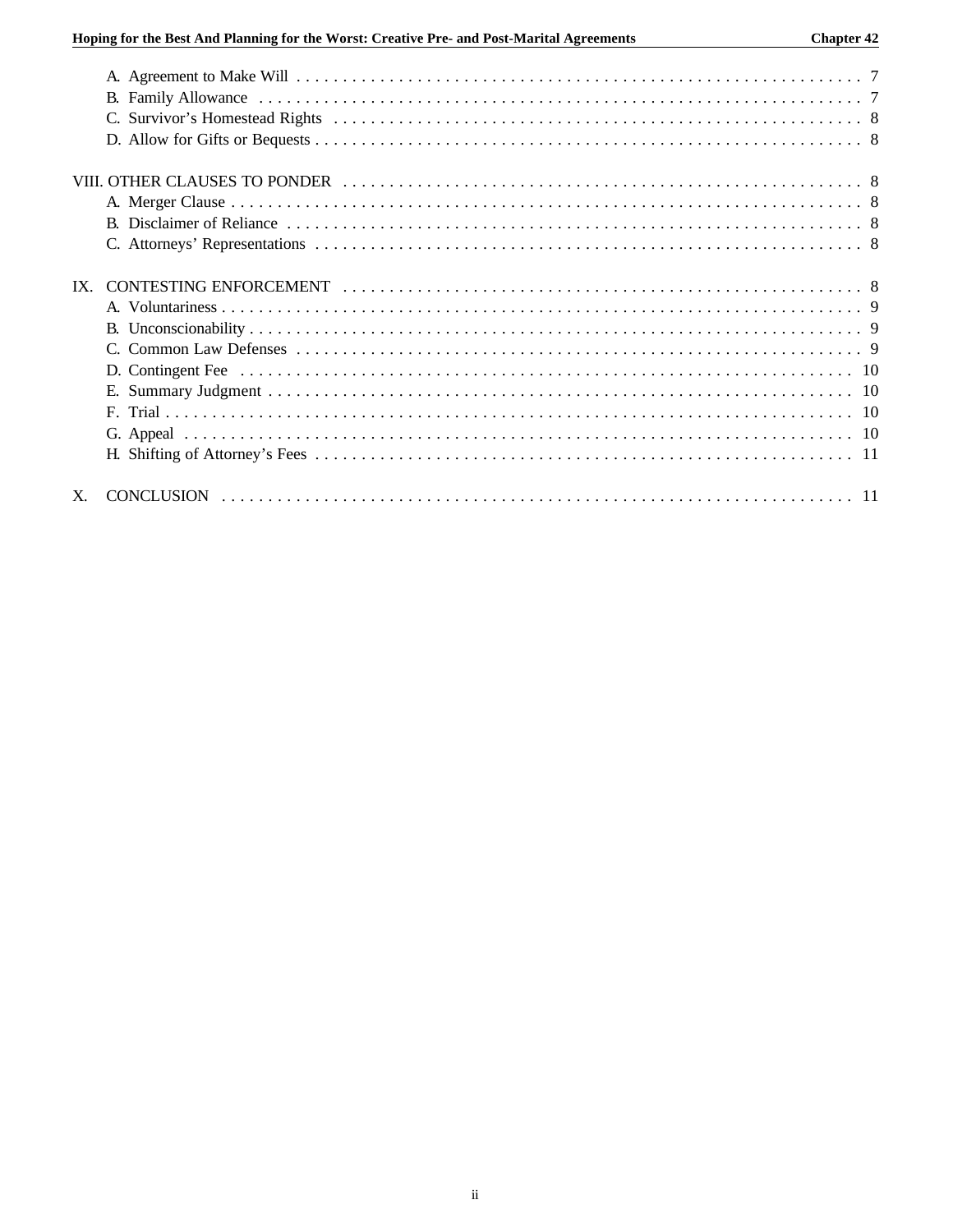# **HOPING FOR THE BEST AND PLANNING FOR THE WORST: CREATIVE PRE-AND POST MARITAL AGREEMENTS**

## **I. INTRODUCTION**

This article is designed to provide the family law practitioner with creative ideas that should be considered when preparing pre- and post-marital agreements. For ease of use and reference, the paper is divided into three main parts:

- 1) An overview of the agreements addressed in the paper and their history;
- 2) Creative drafting and issues to consider, including, helpful hints, practice tips and reminders for drafting the agreement; and
- 3) The substantive law that underlies all pre- and post-marital agreements.

## **II. DIFFERENT TYPES OF AGREEMENTS**

#### **A. Background**

Premarital and marital property agreements in Texas have a long, complex history steeped in the community property presumption, the state constitution, statutes, and case law. Originally, such agreements were disfavored by the Texas courts and traditionally found to be unenforceable. However, as a result of amendments to the Texas Constitution, evolving statutes, recent case law, and improved draftsmanship, the agreements are generally held to be a valid and enforceable.

#### **B. Premarital Agreements**

Subchapter A of Chapter 4 of the Texas Family Code adopted the Uniform Premarital Agreement Act in Texas, slightly modified.

Section 4.001 defines a "premarital agreement" as one made between prospective spouses, in contemplation of marriage, which shall become effective on marriage. While not clear from the statutory text and unanswered in Texas case law, the Official Comments to the Act indicate that a ceremonial marriage is required. Uniform Premarital Agreement Act § 2 cmt.

Property which may be subject to a premarital agreement is broadly defined to include any "interest, present or future, legal or equitable, vested or contingent, in real or personal property, including income and earnings." Tex. Fam. Code Ann. §4.001(2).

A premarital agreement must be in writing and signed by both parties. TEX. FAM. CODE ANN.§ 4.002. No actual consideration is required; however, it may be wise in some cases to provide for benefits the nonmonied party, to avoid a later finding of unconscionability, particularly if the financial condition of the non-monied party under the agreement will be poor. If the benefits are good enough, it may defuse any impetus to challenge enforceability.

Section 4.003 provides a comprehensive listing of matters which might be dealt with in a premarital agreement. These include:

- (1) the rights and obligations of each of the parties in any of the property of either or both of them whenever and wherever acquired or located:
- (2) the right to buy, sell, use, transfer, exchange, abandon, lease, consume, expend, assign, create a security interest in, mortgage, encumber, dispose of, or otherwise manage and control property;
- (3) the disposition of property on separation, marital dissolution, death, or the occurrence or nonoccurrence of any other event;
- (4) the modification or elimination of spousal support;
- (5) the making of a will, trust, or other arrangement to carry out the provisions of the agreement;
- (6) the ownership rights in and disposition of the death benefit from a life insurance policy;
- (7) the choice of law governing the construction of the agreement; and
- (8) any other matter, including their personal rights and obligations, not in violation of public policy or a statute imposing a criminal penalty.

Subsection (b) makes clear that child support may not be "adversely affected" by a premarital agreement. TEX. FAM. CODE ANN. § 4.003(b). Therefore, a provision providing for the elimination of or reduction of a parties' child support obligation in the event of divorce would be unenforceable. Other issues regarding the children of the contemplated marriage, however, might be properly included in a premarital agreement, including provisions for private education, college expenses, and choice of residence. All limitations on support obligations owed to minor children, and some restrictions on parental rights, are probably subject to review by the court as "a violation of public policy" if found to unduly limit a parent's obligations, violate a child's best interest, or impinge upon a parental right. *See, e.g., Zummo v. Zummo,* 574 A.2d 1130, 1148 (Pa. Super. Ct. 1990) (premarital promise to raise child in certain religion not enforceable; "while we agree that a parent's religious freedom may yield to other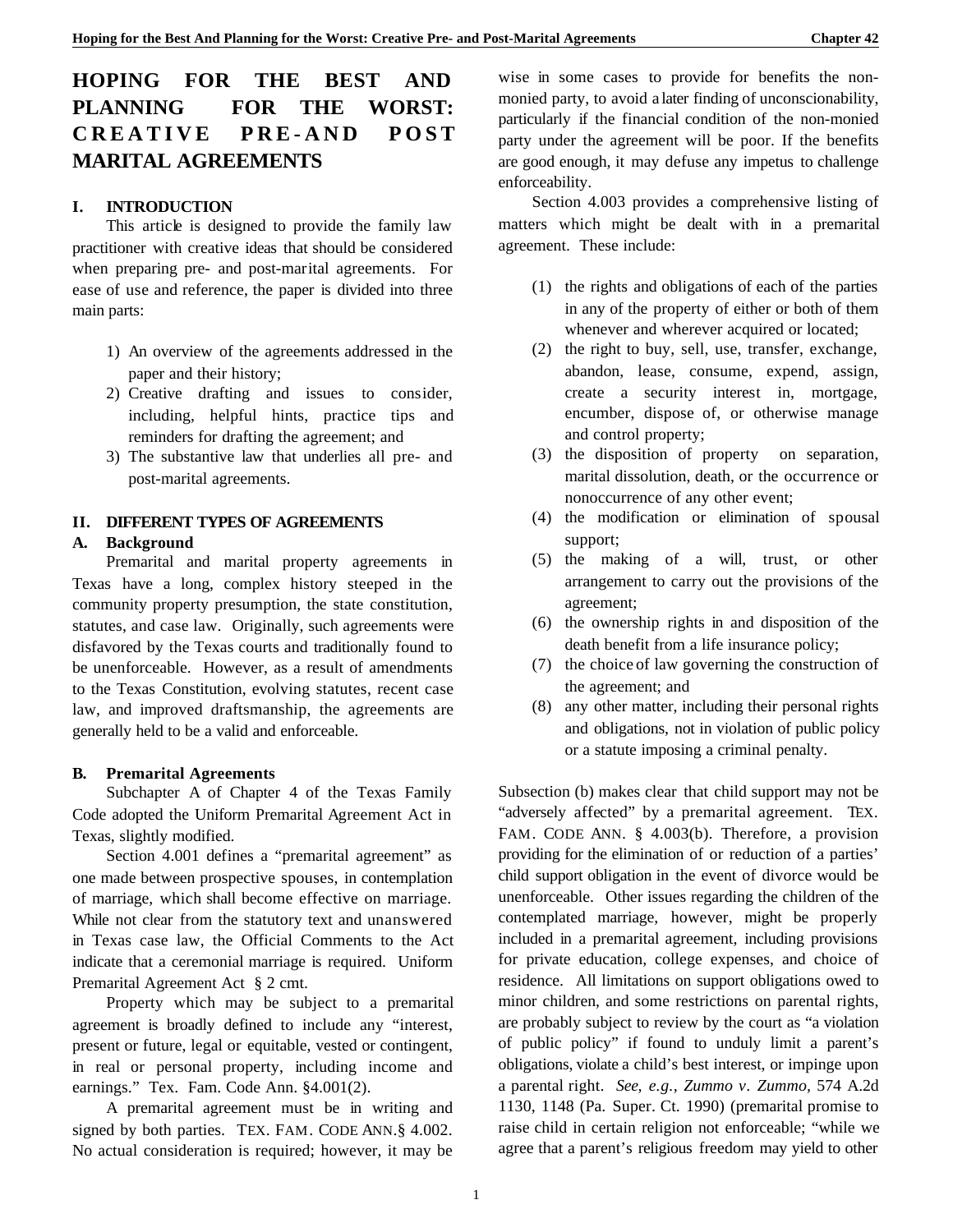compelling interests, we conclude that it may not be bargained away"); *In re Weiss,* 49 Cal.Rptr. 2d 339 (Calif. Ct. App. 1996) (mother's premarital written agreement to raise her children in Jewish faith is not legally enforceable).

#### **C. Post-marital Agreements**

Subchapter B of Chapter 4 sets out the statutory requirements of a property agreement executed as between spouses. Again, "property" is broadly defined in the post-marital agreement context. TEX. FAM. CODE ANN. § 4.101. Through marital property agreements, spouses can partition or exchange their community property interests between each other:

At any time, the spouses may exchange between themselves any part of their community property, then existing or to be acquired, as the spouses may desire. Property or a property interest transferred by a partition or exchange agreement becomes the spouse's separate property.

Tex. Fam. Code § 4.102.

Spouses may further agree that income or property arising from the separate property that is owned by them at the time of the agreement, or thereafter acquired, shall be the separate property of the owner. TEX. FAM. CODE ANN. § 4.103.

Like premarital agreements, agreements between spouses must be in writing and signed by the parties. Tex. Fam. Code § 4.104. The intent of the parties to effectuate a present partition and exchange of property, on hand or to be acquired, should be included. *See Collins v. Collins,* 752 S.W.2d 636 (Tex. App.--Fort Worth 1988, writ ref'd) (finding that a mere listing of assets as separate property of one spouse on the parties' joint tax return, although a writing signed by the parties, does not amount to a marital property agreement).

## **III. CREATIVE DRAFTING**

#### **A. Don't Be Afraid to Put the Form Book Down**

While the forms that have been promulgated for use by family law practitioners are often helpful, it is a disservice to any client to rely solely on form book language. When preparing premarital or post-marital agreements, some attorneys simply put in their client's information and leave all of the form book language in their client's agreement. Instead of using general language that may have no benefit to either your client or

the other party, it is wise to be willing to put the form down and use some common sense.

In preparing this paper, the authors asked several prominent family law attorneys across the state to fill out a short survey about the most creative provisions they have seen in marital agreements, as well as what advice they had to lawyers regarding the drafting of premarital agreements. One lawyer put it best when they said, "Don't be wedded to form book proposals." Because of the unique nature of these agreements, some creativity is not just suggested, it is required. Premarital agreements and post-marital agreements can be as creative as the attorneys or parties want them to be. The balance between preparing documents that protect spouses' rights in the event of divorce, while the parties are eagerly preparing for their wedding, should remind the family law practitioner to be creative and careful in their drafting of the proposals.

#### **B. Setting the Tone**

Whether you represent the monied or the nonmonied spouse, the tone that you take in negotiating in drafting the marital agreements can shape the course of a case. When meeting with the client for the first time in the initial consultation, is a good idea to discuss not only the client's goals, but the tenor and tone they want to take in the case. Sometimes these things conflict with each other and the client is unaware of the conflict. For example, the client may want to engage in negotiations from a very aggressive standpoint with a "take it or leave it" attitude. However, the client's overall goal may be to simply protect their separate property. In such a case, the tone in which they want to proceed may be counterproductive to achieving their goals.

As every family law practitioner knows, there are many ways to skillfully obtain their clients' goals without alienating the affections of the parties. In the case of the preparation and negotiation of premarital agreements, it is wise to consider the overall effect of the drafting and negotiating of the premarital agreement. Sometimes taking a hardline stance only ensures that the parties are setting themselves up for several difficult months and possibly not having a wedding at all.

#### -Practice Tip-

There is a fundamental dilemma in negotiating hard for your client. The more successful you are in wrestling concessions from the other party, the weaker your client's arguments will be to set aside the agreement in the future. It is prudent to explain this dilemma to your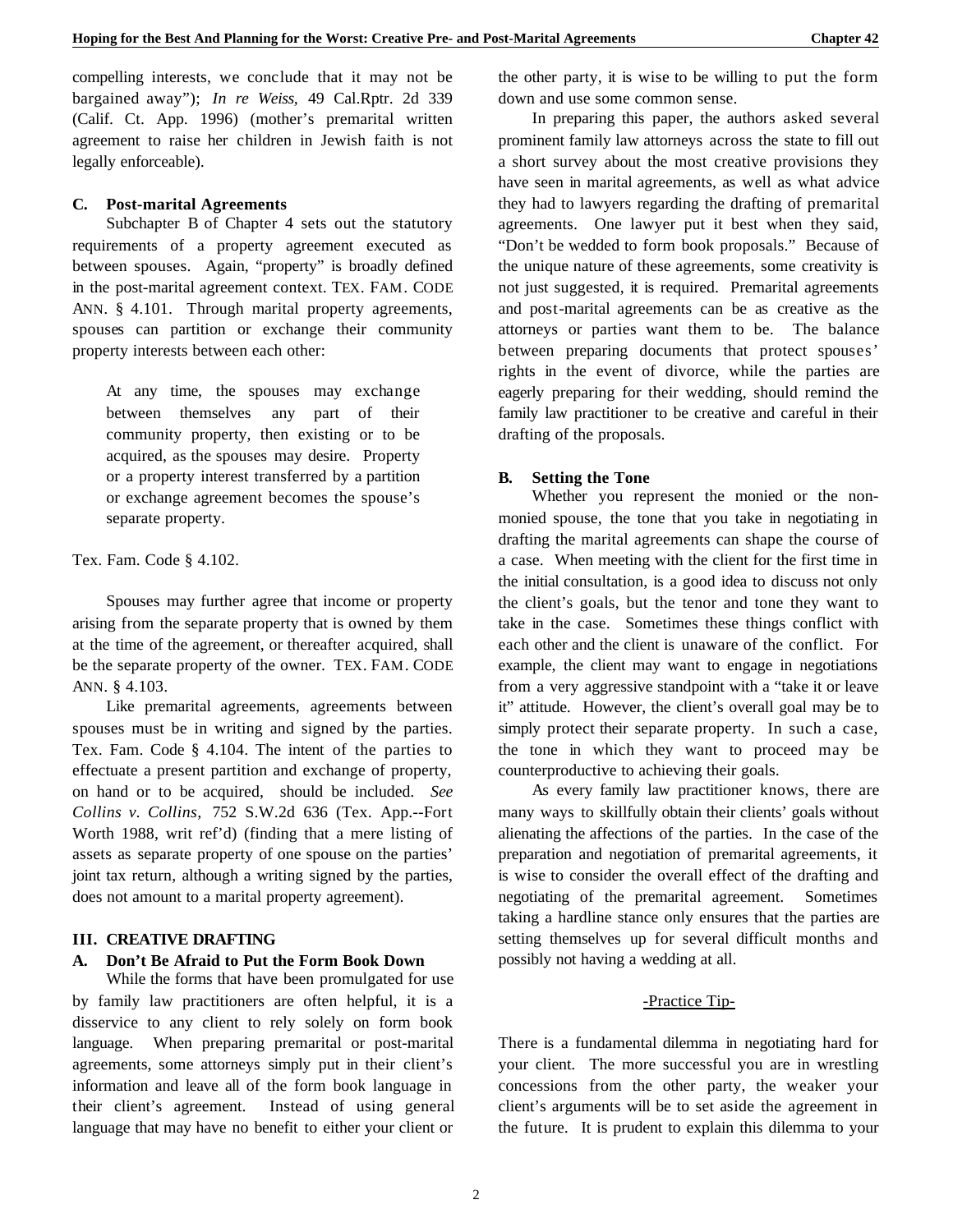client and allow him or her to make the decision on how they would like to proceed.

## **C. Keep Earnings as Community**

The usual purpose of a premarital agreement is to eliminate or at least restrict the community estate. The party without the major income obviously wants narrower restrictions. Often the effect of a premarital agreement can be limited to passive income, on the basis that the marital partners should share in the earnings from labor during the marriage.

## **D. The "Signing Bonus"**

Another way to address this is the non-monied party could receive a transfer of property in exchange for giving up rights through an agreement. This could involve a cash payment, or a transfer of an undivided one-half interest in the home, etc. The problem with a payment or transfer at the outset of the marriage is that it might overreward a short marriage and under-reward a long marriage.

Negotiate for the transfer of as much property or money as you can up front, since there will be less chance of performance failures when the agreement is new and on everybody's minds. Such transfers could include not only money, but also an interest in the family home, furniture, jewelry, an automobile, retirement benefits, etc.

## **E. Recurrent Transfers**

Bargain for monthly or annual transfers that go beyond paying for then-current living expenses. An attraction to recurrent transfers is the fact that they can be structured so that they will not come due unless the marriage continues.

## **F. Guaranteed Lifestyle During Marriage**

If there is to be no community property income, or insufficient community property income during marriage, try to include a contractual duty of support during the marriage from the monied spouse's separate estate.

## **G. The "Exit Bonus"**

One creative drafting technique to consider is the idea of a "exit bonus" for the non-monied spouse if the marriage ends. There are many ways this can be handled. One way is to pay one lump sum amount if the marriage ends. Another way is to pay the non-monied spouse a certain amount of money for each year the parties are married. This "exit bonus" provides two key things. First, it makes a clean break and clearly sets out what both parties are negotiating for in the premarital

agreement. Second, it provides security and a sense of fairness to the non-monied spouse so that they do not feel like they are signing away everything.

There may be some resistance from the monied spouse to enter into such an agreement. If so, a creative way to overcome such resistance is to provide incentive for not contesting the agreement. This creative clause has been referred to by one family law practitioner as "the poison pill."

## **H. The "Poison Pill"**

In order to provide incentive to the monied spouse to provide an "exit bonus", and to minimize the risk of the agreement being attacked, a creative technique is to insert a clause that says if the non-monied spouse attacks the validity of the agreement, they forfeit the "exit bonus". Of course, language should be included in this clause that clearly states that the non-monied spouse has every right to attempt to attack the agreement, however, if they do so, they do not receive the "exit bonus" and essentially receive nothing at all. The combination of these two creative provisions makes it more likely that the premarital or post-marital agreement will not be attacked and will be enforced as the parties intend.

## **I. Expiration Clause**

A premarital agreement can contain a clause that the agreement expires after ten years, or after a child is born, etc. One wonders whether this type of expiration could retroactively alter ownership rights that have already vested, but the expiration certainly can apply on a prospective basis.

## **J. Deny at Your Own Risk**

A creative clause that can be added to premarital agreements governs responses to requests for admissions. Request for admissions are an underused, valuable discovery tool. The family law practitioner could include a clause in the premarital or post-marital agreement that provides if the non-monied spouse answers a request for admission about the agreement being fully enforceable in any way other than "admit", the forfeiture of the "exit bonus" becomes automatic. This provision is easy to add to a premarital agreement and goes to the core of what the agreement means. If the parties are unwilling to admit that the agreement is enforceable when they are preparing it, there is an obvious problem already brewing. On the back end, if a party is unwilling to admit that the agreement is enforceable, the forfeiture of the "exit bonus" provides some incentive for them to reassess their desire to attack the validity of the agreement.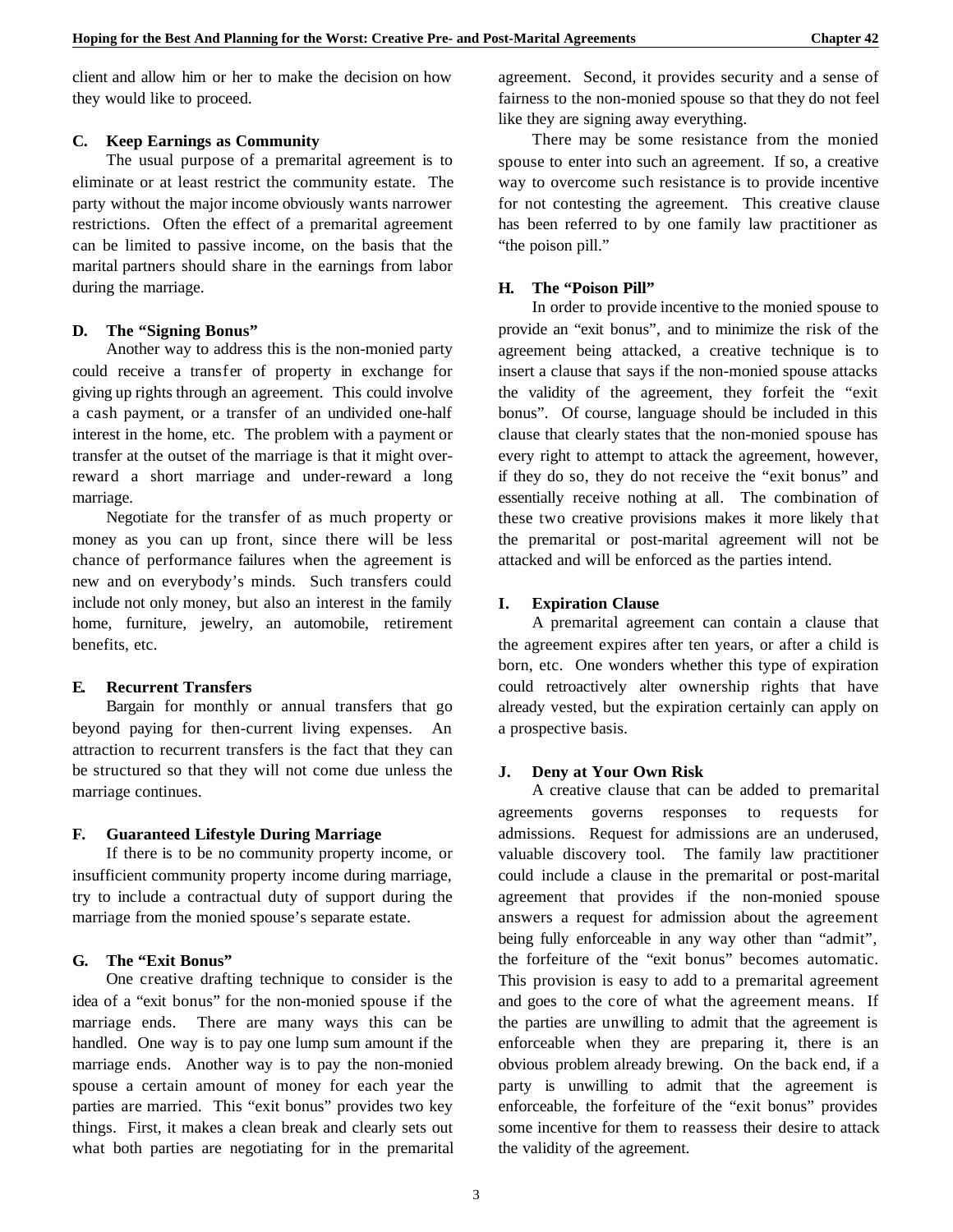Caution should be used when being creative. The issues in this paper are designed to encourage attorneys to draft creatively, however, there are professional and ethical obligations that limit the "creativity" of overzealous attorneys. For example, while it is permissible to include a clause that a party forfeit the "exit bonus" if they fail to answer a request for admission that asks if the agreement is fully enforceable, it is not wise to include clauses that attempt to penalize or eliminate a party for wanting to go to mediation or to take away their right to a jury trial.

## **K. Recurrent Performance Obligations by the Monied Spouse**

Recurrent obligations of the monied party may be breached, and could possibly serve as a basis to avoid the agreement. No case has ruled on whether material breach of an agreement is grounds to avoid the agreement, for contracts signed on or after September 1, 1993.

#### **L. House, Car and "Nest Egg"**

If you can obtain a guarantee upon dissolution of marriage of a nice place to live, a nice car to drive, and a chunk of money to save for a rainy day, this can make up somewhat for giving up a community property claim to community income.

## **M. Permit Gifts and Bequests**

An agreement may define certain property to be separate property of a spouse, or as belonging to the owning or acquiring spouse. Gifts or bequests would contravene these descriptions, so a paragraph should be included that overrides the original characterization if there is a gift or bequest.

## **N. Right of Survivorship**

A survivorship right in community property (if any) is a death-related term to be considered. However, a survivorship right cuts both ways, and can remove wealth from the non-monied party's probate estate, working to the disadvantage of any heirs. Required bequests from the monied spouse's estate, or claims against the monied spouse's estate, would operate one-way only, and might be preferable.

#### **O. Life Insurance**

Since the spouses will not be building a community estate (or at least not as much of one) because of the agreement, the non-monied spouse may want an insurance policy on the life of the monied spouse. The obligation might be extended to include children born or adopted as beneficiaries of life insurance on the life of the monied spouse.

#### **P. Post-divorce Alimony in Lieu of Property**

A popular term is one year of post-divorce alimony for every year of marriage.

## **Q. Choice of Law - Where Did They Go?**

In thinking creatively, attorneys should incorporate choice of law provisions into the premarital and postmarital agreements that they prepare. Attorneys may want to include an arbitration clause that states that the agreement will be arbitrated by a neutral third party if any question regarding the validity of the agreement comes up. Problems arise when, fifteen or twenty years down the road, the parties have left the great state of Texas and have moved to Delaware. In order to avoid a choice of law problem, the arbitration clause can contractually bind the parties to apply Texas law thus eliminating a future question of what law applies to a premarital agreement drafted in Texas for parties who later move out of the state.

#### **R. 2010 - an Enforcement Oddity**

Another provision that family law attorneys should use in preparing premarital and post-marital agreements is a provision that the controlling law is the law on the day the agreement is signed. Though they only meet every two years, the Texas Legislature has proven that they are capable of drastically changing the status of the law in a legislative session. In order to protect against future changes that could have a negative impact on your client's rights that they are contractually bound to in the agreement, the agreement itself should state that if any question as to the validity or enforcement of the agreement is raised, the laws of the State of Texas on the date of the signing of the agreement will control the interpretation of said agreement.

## **S. Creative Provisions in a Changing World**

There are already several states that have recognized, in varying degrees, either civil unions or same sex marriage. What is the effect of a Massachusetts same sex couple who lived in Boston for five years as a married couple, have a premarital agreement, then one or both of the spouses are transferred to Texas, and one party seeks enforcement of the agreement. What is the effect of the premarital agreement in a state that does not recognize same sex marriage?

In order to avoid such a problem for clients in Texas, the clients can contract and enter agreements between them that may be different from what is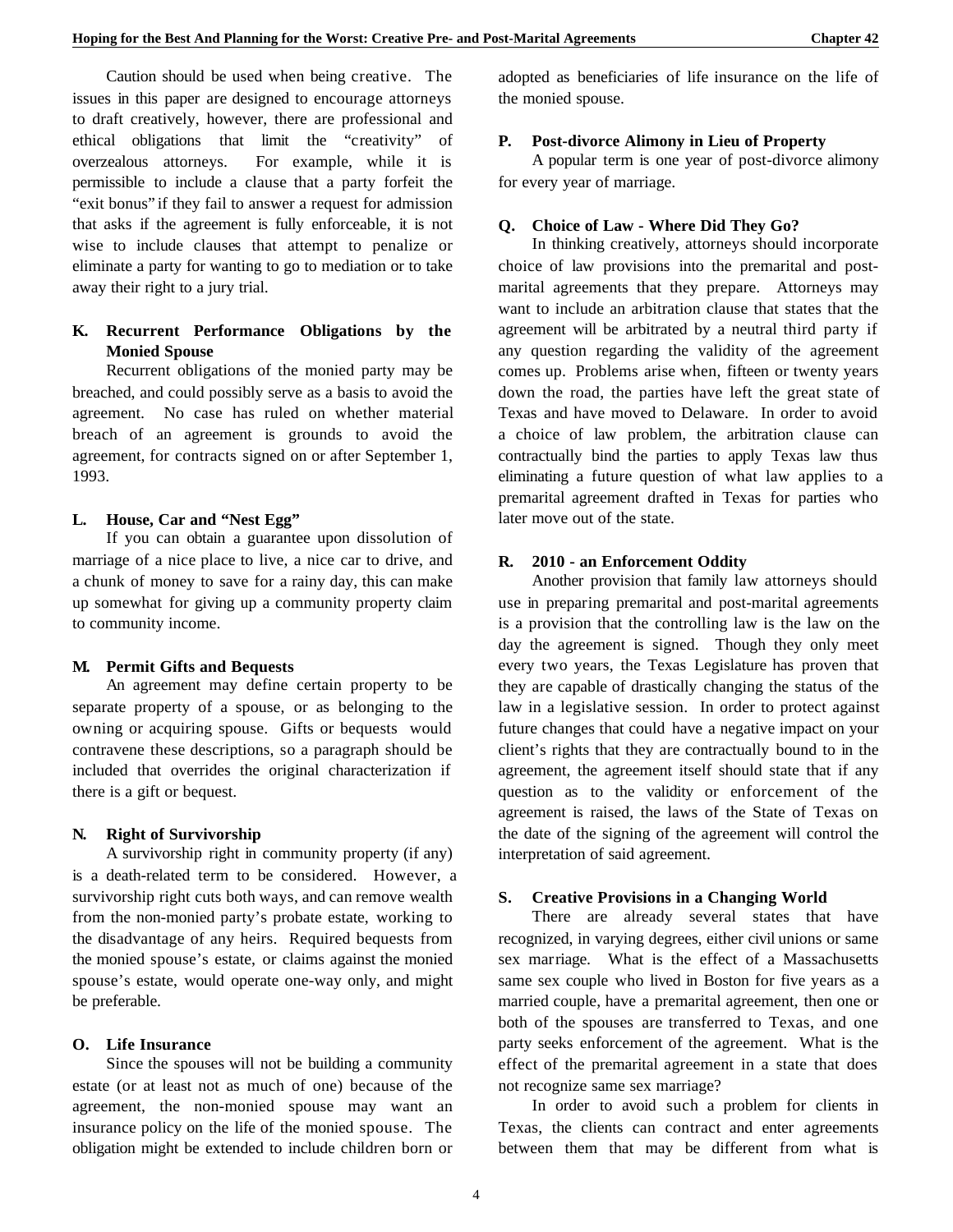permissible under the Family Code. For example, if a same sex couple in Texas wished to enter into an agreement regarding the division of their property, debts, and provisions for their children, they can do so. Such provisions would probably need to begin with language that states, "Whether the state recognizes the marriage of Mr. Greenacre and Mr. Blackacre, the agreement is intended to be a contract between the parties." Such provisions can provide some assurance and stability in an atmosphere where sister states are addressing the issue of same sex marriage differently than the State of Texas.

## **T. Setting the Fee**

Some lawyers will not draft premarital or postmarital agreements because of the risk of a contest at a later time. In setting your fee, consider that you may later be required to testify to who drafted what, the circumstances surrounding execution, discussions with your client, etc. Worse yet, you may be the vehicle for an attack on the agreement, based on failing to advise your client properly, or worse, for conspiring with the monied party to take advantage of your client. Consider these possibilities when setting your fee. A straight hourly rate only compensates you for your time spent in negotiations and drafting, not the potential for later involvement.

## **U. Paper as You go**

If your client decides to try to challenge enforcement of the agreement, the client may allege that he or she did not understand the agreement because you did not explain it to him or her adequately. The more one-sided the agreement is, the more important it is that your advice to the client be documented, preferably in the form of an extensive explanation, signed by the client.

If there are unusual or complicated terms, make a record of your discussions with the opposing lawyer as well as your client. Redline each set of changes and keep all drafts in case a dispute develops later over the meaning of a clause.

## **V. Disqualification from Divorce**

It is possible, if a divorce occurs, that your client may wish to hire you to represent him or her. Many forms contain a waiver of disqualification provision. If the premarital agreement is contested, the opposing party may wish to disqualify you on the grounds that you will be a witness. In such a case, your ethical obligations may supercede the waiver provision. If you do accept employment in the divorce, be sure to disclose to the client at the time you accept employment, of the possibility of a motion to disqualify.

## **W. Loss of Confidentiality**

Advise your client that, if he or she contests enforceability of the agreement, the "offensive use" doctrine of *Ginsberg v. Fifth Court of Appeals*, 686 S.W. 2d 105, 107 (Tex. 1985), may apply. In *Ginsberg*, the Supreme Court of Texas held that a party seeking affirmative relief cannot invoke a privilege to preclude the defendant from obtaining information necessary to defend against the claim. That is "using the privilege as a sword, not a shield," and in that situation the trial court can force the party invoking the privilege to either waive the privilege or suffer dismissal of his affirmative claims. In *Ginsberg*, a woman was contesting the validity of a deed to land, on the ground that she was fraudulently induced to sign the deed. The point at which she became aware of the transfer affected the statute of limitations, and the Supreme Court held that her psychiatrist's records on that issue were discoverable. In *Republic Ins. Co. v. Davis*, 856 S.W.2d 158, 163 (Tex. 1993), the Supreme Court articulated a three-pronged test to apply in such situations:

First, before a waiver may be found the party asserting the privilege must seek affirmative relief. [FN9] Second, the privileged information sought must be such that, if believed by the fact finder, in all probability it would be outcome determinative of the cause of action asserted. Mere relevance is insufficient. A contradiction in position without more is insufficient. The confidential communication must go to the very heart of the affirmative relief sought. Third, disclosure of the confidential communication must be the only means by which the aggrieved party may obtain the evidence. [FN10] If any one of these requirements is lacking, the trial court must uphold the privilege. [FN11] [Content of footnotes omitted]

In *Republic Ins. Co. v. Davis*, the "offensive use" principle was applied to the attorney-client privilege. In *Owens-Corning Fiberglas v. Caldwell*, 818 S.W.2d 749 (Tex. 1991), it was applied to the attorney work product privilege. In *Parten v. Brigham*, 785 S.W.2d 165, 168 (Tex. App.--Fort Worth 1989, no writ), the offensive use doctrine was applied to a bill of review brought to set aside a property division upon divorce. The plaintiff alleged that community assets were hidden from her at the time of divorce. The appellate court held that her divorce lawyer's files were open to discovery to the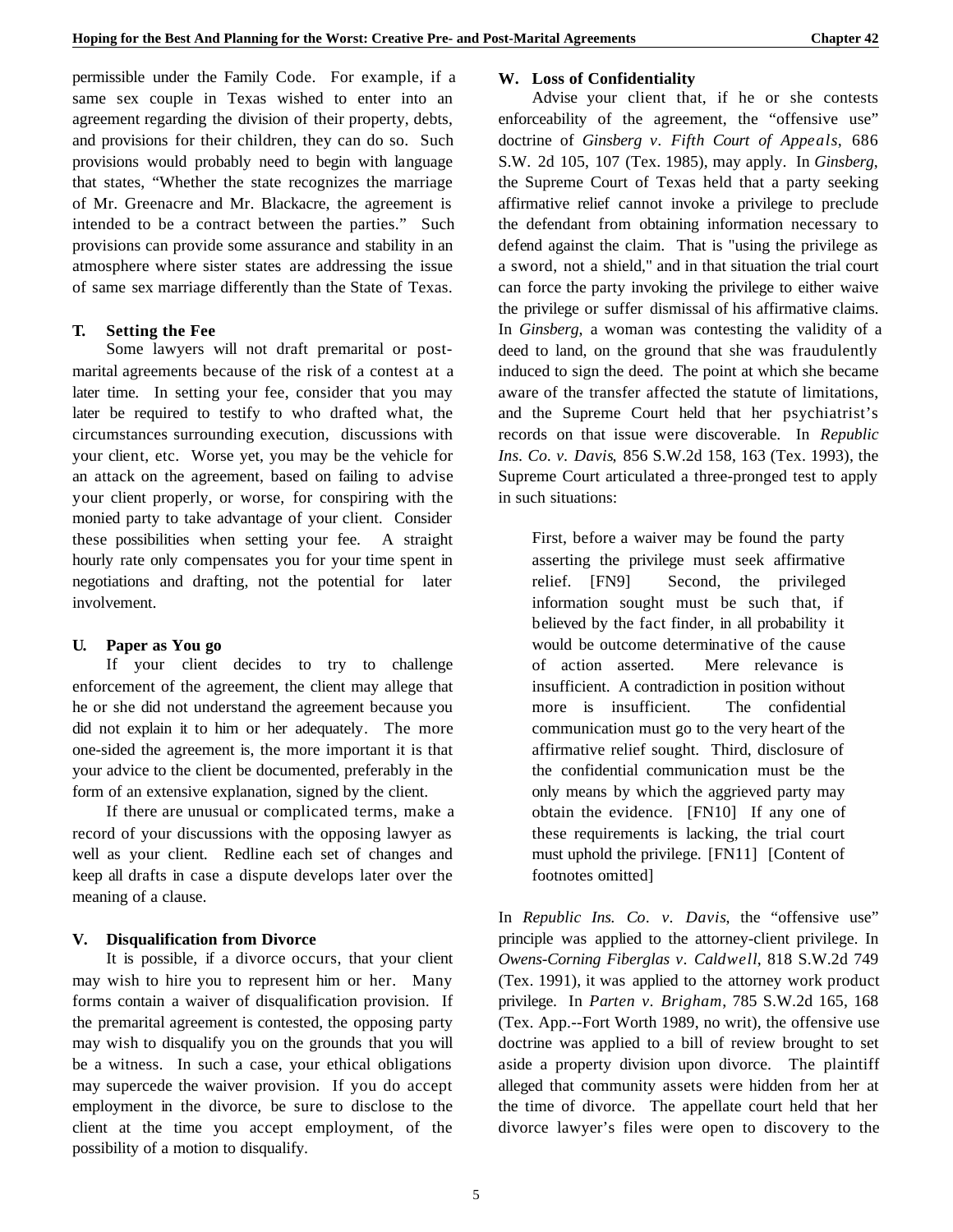extent they reflected the plaintiff's knowledge of community property assets.

If the party seeking enforcement of the agreement can show affirmative relief, outcome determinative, and exclusive means to the information, they may be able to see your file and take your deposition and call you to testify at trial.

## **IV. CASE LAW AND STATUTORY AUTHORITY**

#### **A. Interspousal Fiduciary Obligations**

One court has said that post-marital agreements are evaluated in the context of the fiduciary relationship that exists between spouses. *Daniel v. Daniel*, 779 S.W.2d 110, 115 (Tex. App.-- Houston [1st Dist.] 1989, no writ); *compare to Pearce v Pearce*, 824 S.W.2d 195, 197 (Tex. App.--El Paso 1991, writ denied) ("Texas courts have closely scrutinized property agreements made by spouses during the marriage"). In ordinary fiduciary litigation, the burden of proof is on the fiduciary to prove that his transaction with the beneficiary was fair. *See Archer v. Griffith*, 390 S.W.2d 735, 739 (Tex. 1964) ("The burden of establishing its perfect fairness, adequacy, and equity, is thrown upon the attorney, upon the general rule, that he who bargains in a matter of advantage with a person, placing a confidence in him, is bound to show that a reasonable use has been made of that confidence; a rule applying equally to all persons standing in confidential relations with each other"); *Jackson Law Office, P.C. v. Chappell*, 37 S.W.3d 15, 27-28 (Tex. App.--Tyler 2000, pet. denied) ("where 'self-dealing' by the fiduciary is alleged, a 'presumption of unfairness' automatically arises and the burden is placed on the fiduciary to prove (a) that the questioned transaction was made in good faith, (b) for a fair consideration, and (c) after full and complete disclosure of all material information to the principal"). If this rule were to be applied to a post-marital agreement, it would reverse the burden of proof in TEX. FAM. CODE §§ 4.006, 4.105, which provide that a premarital or marital agreement is not enforceable if the party against whom enforcement is sought proves the two statutory defenses.

## **V. THE EFFECT OF THE AGREEMENT DURING MARRIAGE**

## **A. Partition of Community into Separate**

Since 1980, both premarital and post-marital agreements can partition and exchange community property on hand and yet to be acquired. TEX. CONST. art. XVI, § 15, provides in part:

. . . provided that persons about to marry and spouses, without the intention to defraud preexisting creditors, may by written instrument from time to time partition between themselves all of part of their property, then existing or to be acquired, or exchange between themselves the community interest of the other spouse in other community property then existing or to be acquired, whereupon the portion or interest set aside to each spouse shall be and constitute a part of the separate property and estate of such spouse or future spouse . . . .

## **B. Agreement That Income from Separate Will Be Separate**

TEX.CONST. art. XVI, § 15, provides in part:

spouses also may from time to time, by written instrument, agree between themselves that the income or property from all or part of the separate property then owned or which thereafter might be acquired by only one of them, shall be the separate property of that spouse. ..

Note that the constitutional power to agree is limited to spouses, and thus does not include persons about to marry. In one case the Court held that a clause in a premarital agreement that income from separate would be separate was not enforceable. *Fanning v. Fanning*, 828 S.W.2d 135 (Tex. App.--Waco 1992), *aff'd in part and rev'd in part*, 847 S.W.2d 225 (Tex. 1993). However, the language in that agreement was peculiar, and a subsequent case held that persons about to marry could achieve such a recharacterization through partition and exchange of future income. *Winger v. Pianka*, 831 S.W.2d 853, 858 (Tex. App.--Austin 1992, writ denied) ("We hold that the 1980 amendment to Article XVI, section 15, of the Texas Constitution permits persons about to marry to partition or exchange between themselves salaries and earnings to be acquired by the parties during their future marriage").

#### **C. Community Property Survivorship**

By constitutional amendment in 1987, Texas spouses can create a right of survivorship in community property. Such agreements are governed by Tex. Probate Code §§ 451-457. An agreement must be in writing and signed by both spouses  $(\S$  452).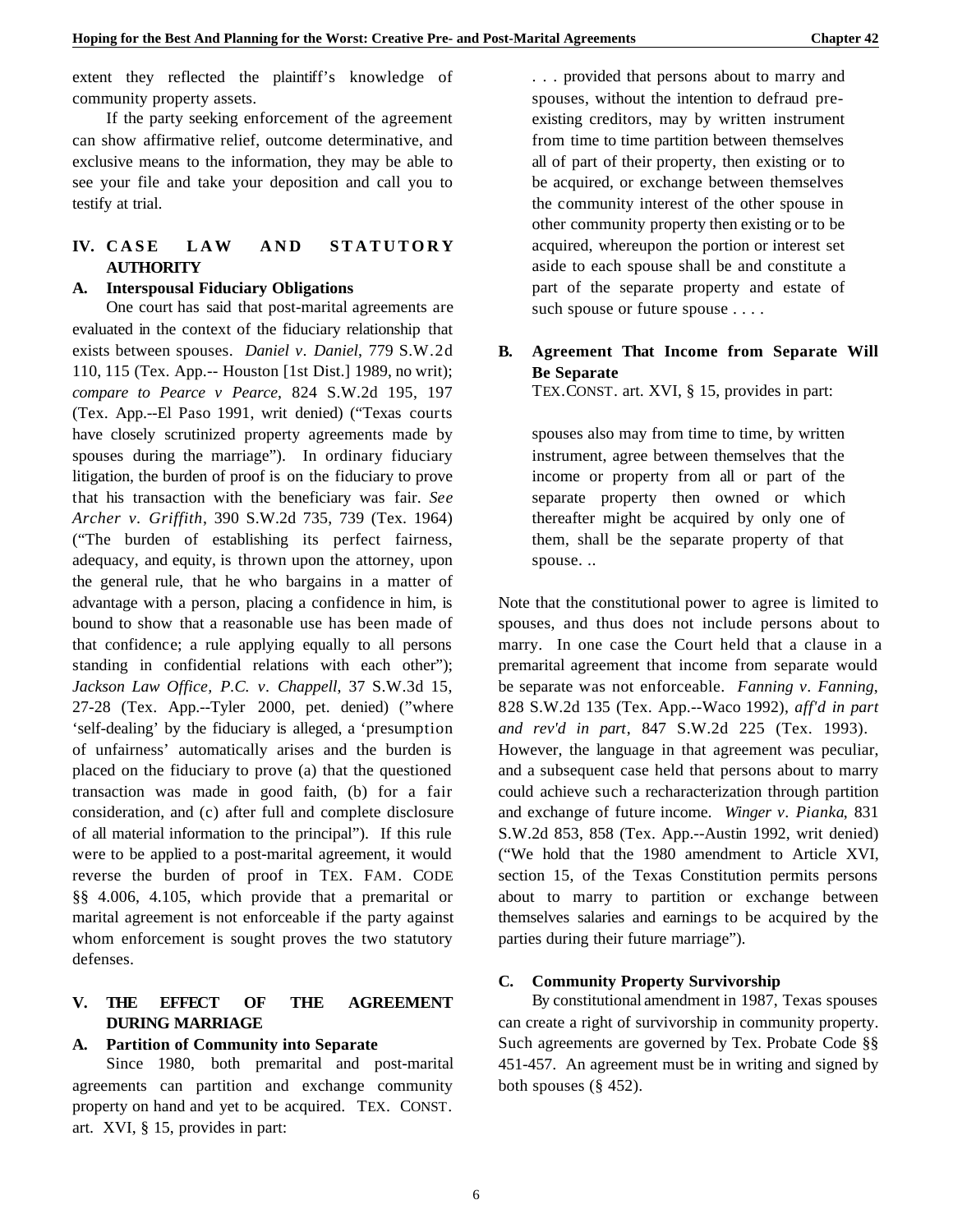## **VI. THE EFFECT OF THE AGREEMENT AT DIVORCE**

## **A. Temporary Support**

Texas Family Code § 4.003 specifically provides that a premarital agreement can cover the modification or elimination of spousal support. There is no statutory authority for spouses to modify or eliminate spousal support in a post-marital agreement.

## **B. Interim Attorney's Fees and Litigation Expenses**

Texas Family Code § 4.003 does not specifically provide for the waiver in a premarital agreement of the right to recover attorneys' fees in connection to a divorce. An argument is sometimes made that Texas Family Code § 6.502, permitting the award of interim fees, provides a basis for the award of interim fees even in the face of a premarital agreement to the contrary.

## **C. Separate Property Is Indivisible**

The case of *Eggemeyer v. Eggemeyer*, 554 S.W.2d 137 (Tex. 1977), established that the Texas Constitution prohibits a court, in a divorce, from taking the separate property of one spouse and awarding it to the other spouse. Partitioning community property into separate property is the most effective way to protect ownership of that property in a divorce.

## **D. Division of Community Assets and Debts**

Texas Family Code § 4.003(3) specifically provides that a premarital agreement can address "the disposition of property on separation, marital dissolution, death, or the occurrence or nonoccurrence of any other event . . .". In *Fanning v. Fanning*, 828 S.W.2d 135 (Tex. App.--Waco 1992), *aff'd in part and rev'd in part*, 847 S.W.2d 225 (Tex. 1993), the appellate court noted that a clause requiring a 50-50 division of community property upon divorce "appears to encroach upon the trial court's statutory duty to' order a division of the estate of the parties in a manner that the court deems just and right, having due regard for the rights of each party'  $\dots$ ." In light of the Family Code language, however, the court ruled that the trial court erred in deviating from a 50-50 division of community property. *Id.* at 143.

## **E. Waiver of Reimbursement and Economic Contribution Claims**

Although Texas Family Code § 4.003 does not specifically list the waiver of reimbursement and economic contribution claims as terms for a premarital agreement, Tex. Fam. Code § 3.410 provides that a waiver clause in a premarital or marital property

agreement is "effective to waive, release, assign, or partition a claim for economic contribution under this subchapter to the same extent the agreement would have been effective to waive, release, assign, or partition a claim for reimbursement under the law as it existed immediately before September 1, 1999, unless the agreement provides otherwise."

# **F. Bifurcation and Discovery**

PJC 207.1 recommends that the court consider a separate trial to determine the validity of a premarital or post-marital agreement, when contested. Separate trials raise the related issue of bifurcating discovery, to permit the contesting party to have discovery in advance of the first trial of only evidence relating to the enforceability of the agreement.

## **G. Fees upon Final Hearing**

*Chiles v. Chiles*, 779 S.W.2d 127, 129 (Tex. App.–Houston  $[14<sup>th</sup> Dist.]$  1989, writ denied), holds that where the premarital agreement precludes a community estate, attorneys' fees cannot be awarded in the final judgment.

# **VII.THE EFFECT OF THE AGREEMENT AT DEATH**

## **A. Agreement to Make Will**

When couples include in a premarital agreement provisions relating to the making of a will, as allowed by Tex. Fam. Code  $§$  4.003(a)(5), special consideration should be given to Section 59A of the Texas Probate Code:

Section 59A. Contracts Concerning Succession

- (a) A contract to make a will or devise, or not to revoke a will or devise, if executed or entered into on or after September 1, 1979, can be established only by provisions of a will stating that a contract does exist and stating the material provisions of the contract.
- (b) The execution of a joint will or reciprocal wills does not by itself suffice as evidence of the existence of a contract.

Tex. Probate Code § 59A.

## **B. Family Allowance**

The Texas Probate Code provides for a family allowance, in appropriate cases, for the support of the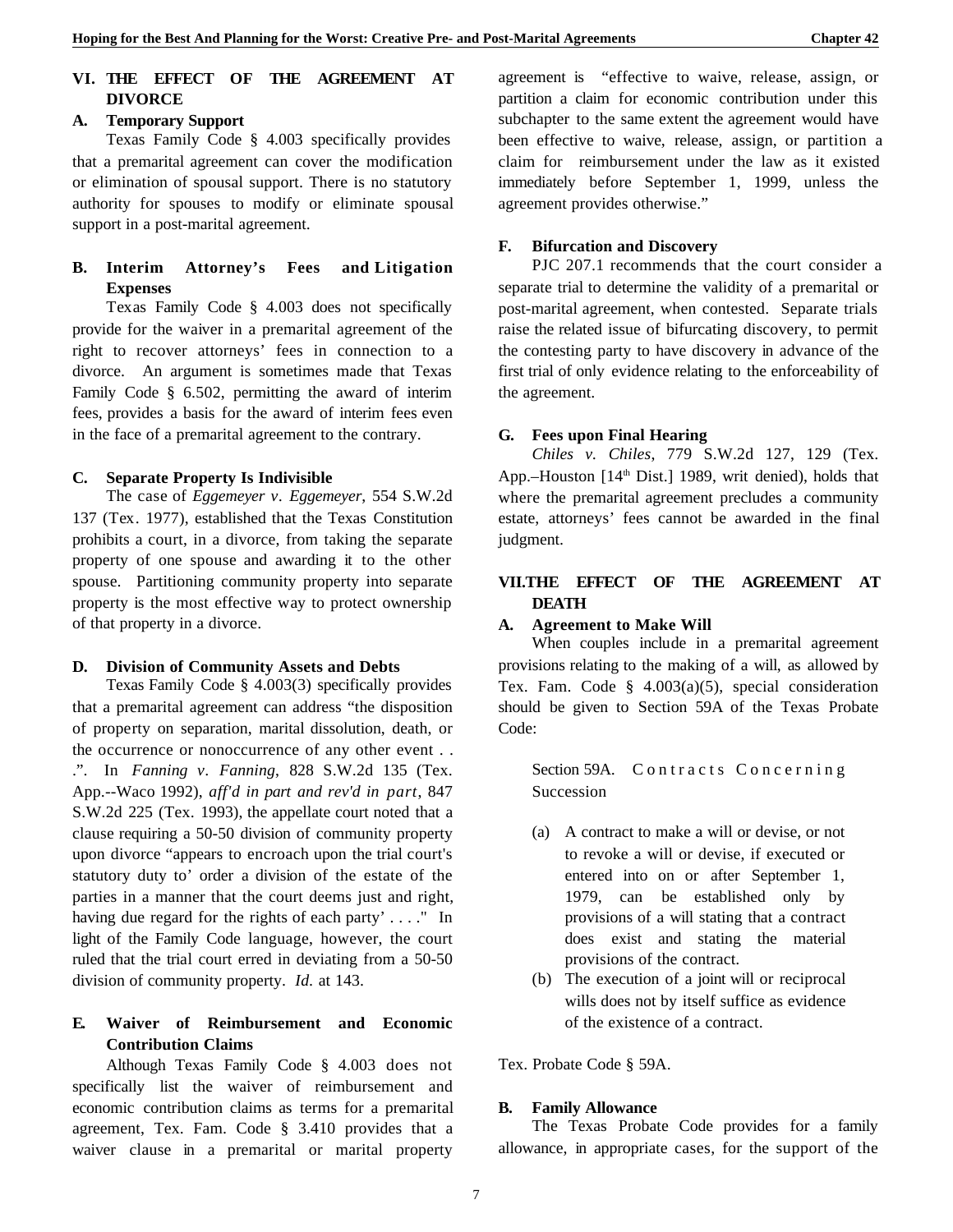surviving spouse and minor children of the deceased during the first year after the deceased's death. Tex. Prob. Code § 286. The amount of the allowance is addressed to the trial court's discretion. *San Angelo Nat. Bank v. Wright*, 66 S.W.2d 804, 805 (Tex. Civ. App.--Austin 1934, writ ref'd). "The allowance shall be fixed with regard to the facts or circumstances then existing and those anticipated to exist during the first year after such death." Tex. Prob. Code § 287. "No such allowance shall be made for the surviving spouse when the survivor has separate property adequate to the survivor's maintenance; nor shall such allowance be made for the minor children when they have property in their own right adequate to their maintenance." Tex. Prob. Code §288. If the non-monied spouse doesn't have enough estate to be disqualified for a family allowance, he or she will need the allowance.

#### **C. Survivor's Homestead Rights**

In Texas, a surviving spouse may occupy the homestead during the spouse's lifetime without it being partitioned to the heirs of the deceased spouse until the survivor's death. Tex. Const. art. XVI § 52; Tex. Prob. Code § 272& 284. In *Williams v. Williams,* 569 S.W.2d 867 (Tex. 1978), the Texas Supreme Court ruled that persons about to marry can by premarital agreement waive the probate homestead right of a surviving spouse provided by Art. XVI, § 52, of the Texas Constitution. Unlike the family allowance, the homestead right is not based on need, and the surviving spouse's life estate can tie up the inheritance of the home for some time. The surviving spouse's homestead rights are a prime candidate for waiver, or limitation to a fixed term of years.

#### **D. Allow for Gifts or Bequests**

If the agreement describes certain assets, or types of assets, as belonging solely to one spouse, include a clause the recognizes that inter vivos gifts and bequests by will override the characterization of the property in the agreement.

#### **VIII. OTHER CLAUSES TO PONDER**

#### **A. Merger Clause**

A clause saying "This document contains the entire agreement between the parties with regard to the subject matter," is commonly called a merger clause. A merger clause establishes the parties' intent that the written agreement be their complete agreement. *Weinacht v. Phillips Coal Co.*, 673 S.W.2d 677, 679 (Tex. App.-- Dallas 1984, no writ). The reason for placing a merger clause in a written contract is to invoke the parol

evidence rule which excludes proof of extrinsic agreements. *Burleson State Bank v. Plunkett*, 27 S.W.3d 605, 615 (Tex. App.-Waco 2000, pet. denied). Since Fam. Code §§ 4.002 & 4.104 require premarital and post-marital agreements to be in writing, an oral side agreement would not be admissible, even without a merger clause. However, the merger clause would eliminate the possibility of any pre-existing or contemporaneous written agreement (perhaps an earlier hand-written agreement between the parties) that would survive the formal agreement.

In *Dallas Farm Machinery Co. v. Reaves*, 307 S.W.2d 233, 239 (1957), the Supreme Court held that a merger clause can be avoided based on fraud in the inducement and that the parol evidence rule does not bar proof of such fraud. However, *Schlumberger Tech. Corp. v. Swanson*, 959 S.W.2d 171, 181 (Tex. 1997) (discussed below), said that a merger clause can sometimes bar a fraudulent inducement claim, depending on circumstances.

#### **B. Disclaimer of Reliance**

In *Schlumberger Tech. Corp. v. Swanson*, 959 S.W.2d 171 (Tex. 1997), the Supreme Court held that an express disclaimer of reliance on representations by the other party may in some instances preclude a fraud claim. "The contract and the circumstances surrounding its formation determine whether the disclaimer of reliance is binding." *Id.* at 179.

#### **C. Attorneys' Representations**

Some forms call for the attorneys to sign written representations of their client's competency, that the lawyers have explained the terms of the agreement to the client, and that the client understands, is acting voluntarily, etc. The lawyer would normally want to delete such a clause, since it turns the lawyer into a witness supporting enforcement of the agreement. However, the written recital does not bind the lawyer's later testimony–rather it is a matter to be explained if the later testimony is to the contrary.

## **IX. CONTESTING ENFORCEMENT**

The Texas Family Code expressly provides that an attack on a written premarital, or partition and exchange (and by extension) income agreement, is limited to two defenses. The party attempting to attack the agreement must show that:

(1) the party did not sign the agreement *voluntarily*; or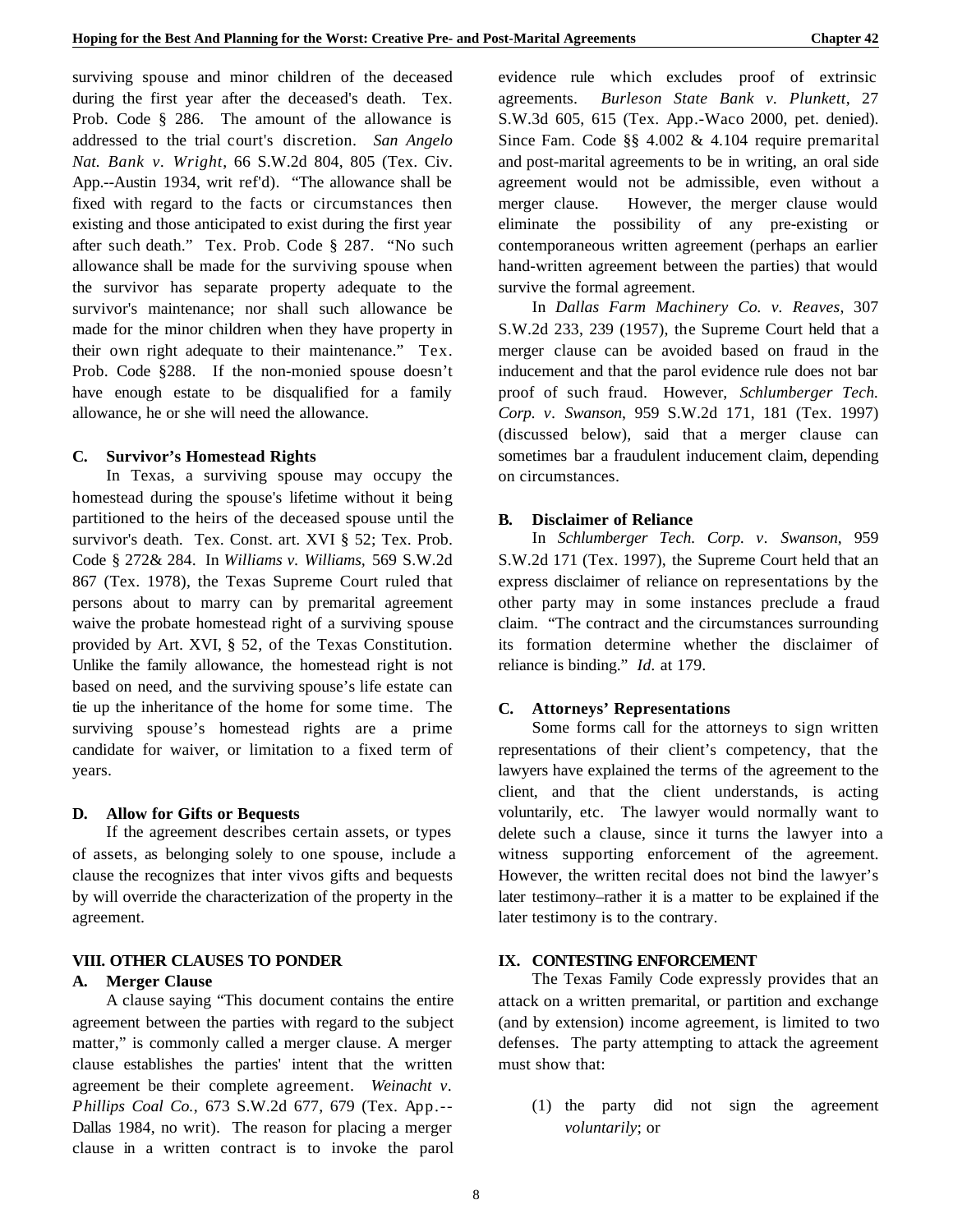- (2) the agreement was *unconscionable* when it was signed and, before signing the agreement, the party:
	- (A) was not provided a fair and reasonable disclosure of the property or financial obligations of the other party;
	- (B) did not voluntarily and expressly waive, in writing, any right to disclosure of the property or financial obligations of the other party beyond the disclosure provided; and
	- (C) did not have, or reasonably could not have had, adequate knowledge of the property or financial obligations of the other party.

TEX. FAM. CODE ANN. §§ 4.006(a); 4.105(a).

#### **A. Voluntariness**

Voluntary has been defined as being "done by design or intentionally or purposely or by choice or of one's own accord or by the exercise of will. A voluntary act proceeds from one's own free will or is done by c hoice on or of one's own accord, unconstrained by external interference, force, or influence." *Prigmore v. Hardware Mutual Ins. Co.*, 225 S.W.2d 897 (Tex. Civ. App.—Amarillo 1949, no writ). One court of appeals has considered voluntariness in terms of duress. *See e.g., Osorno v. Osorno*, 76 S.W.3d 509, 511 (Tex. App.--Houston [14th Dist] 2002, no pet.).

In representing a client in the preparation and signing of such an agreement, you would not want the client to act involuntarily. You will naturally take steps to see that the client understands what he/she is doing, and is not acting under compulsion. If the signing is in your opinion not voluntary, document that point well in your file. You will no doubt be a witness when the agreement is challenged at a later time.

#### **B. Unconscionability**

Whether or not an agreement is unconscionable is a matter of law to be decided by the Court. TEX. FAM. CODE ANN. §§ 4.006(b); 4.105(b). Unconscionability in premarital and marital agreements has been evaluated in the context of unconscionability as it applies in general contract law:

In determining whether a contract is unconscionable or not, the court must look to the entire atmosphere in which the agreement was made, the alternatives, if any, which were available to the parties at the time of making

the contract; the non-bargaining ability of oneparty; whether the contract is illegal or against public policy, and whether the contract is oppressive or unreasonable.

*Wade v. Austin*, 524 S.W.2d 79 (Tex. Civ. App.—Texarkana 1975, no writ). Because unconscionability is so ill-defined, document the circumstances surrounding the negotiation and signing, so you will make a better witness at the enforcement trial.

#### **C. Common Law Defenses**

Section  $4.006(c)$  and  $4.105(c)$  limit the attack of premarital and marital property agreements to the statutory defenses of voluntariness and unconscionability. However, the amendment applies only to agreements "executed on or after" September 1, 1993. *Daniel v. Daniel*, 779 S.W.2d 110, 114 (Tex. App.--Houston [1st Dist.] 1989, no writ). Because "an agreement executed before that date is governed by the law in effect at the time the agreement was executed," common law defenses regarding the enforcement of contracts may still be available to attack pre-Sept. 1, 1993 agreements. Exactly what common law defenses apply, and how they apply, has not been conclusively established in Texas caselaw.

One appellate court has held that such common law defenses as duress, overreaching, undue influence, fraud, estoppel, and breach of fiduciary duty are necessarily incorporated into the 1993 statutory defenses. In *Blonstein v. Blonstein*, 831 S.W.2d 468 (Tex. App.-- Houston  $[14<sup>th</sup> Dist.]$  1992, writ denied), the court of appeals affirmed the trial court's denial of jury instructions on common law defenses, finding that they were already included in the court's instructions regarding voluntariness, unconscionability, and disclosure:

. . . [Duress, overreaching, and undue influence] inquired as to whether David Blonstein's free will was overcome by threats or other acts of Esther Blonstein. The first question actually submitted to the jury asked "Did David Blonstein voluntarily execute the marital property agreement?" This broad-form question encompassed those three defensive issues. . . .Asking whether David Blonstein acted voluntarily is the same as asking whether he acted by free will.

. . . [Fraud, estoppel, and breach of fiduciary duty] concerned whether Esther Blonstein had misrepresented or failed to disclose information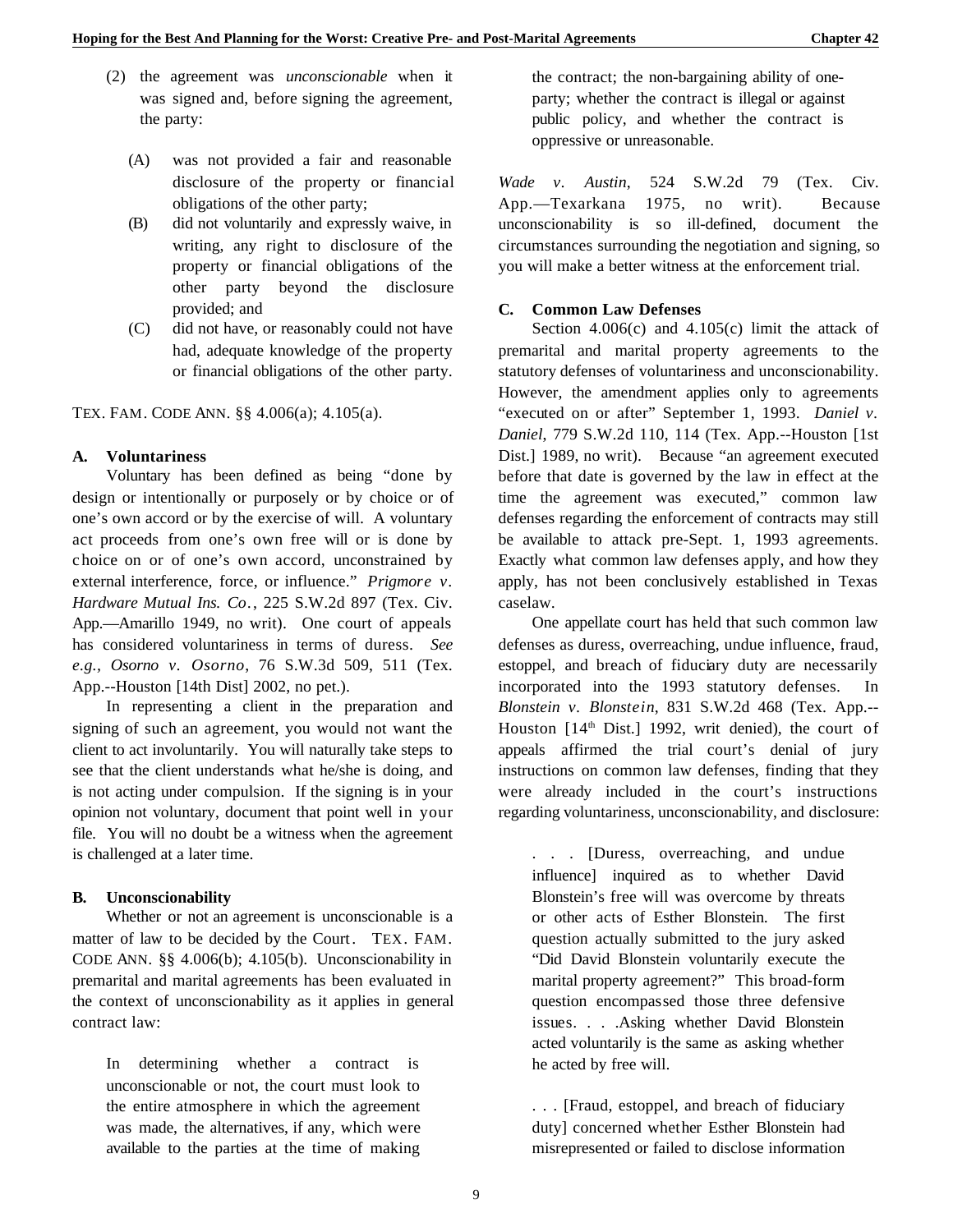about the property schedule attached to the marital agreement. The question actually submitted to the jury asked: "Was David Blonstein provided a fair and reasonable disclosure of the property or financial obligations of Esther Blonstein or did David Blonstein have or reasonably could have had an adequate knowledge of the property or financial obligations of Esther Blonstein?" This question contained, because of his broad form, those defensive issues requested by the appellant.

*Blonstein*, 831 S.W.2d at 471. In a per curium opinion, the Texas Supreme Court denied the application for writ of error, but expressly stated that in doing so, it neither approved nor disapproved of the analysis of the court of appeals. *Blonstein v. Blonstein*, 848 S.W.2d 82 (Tex. 1982).

## **D. Contingent Fee**

Contingent fees are frowned upon in many family law matters. Tex R. Disciplinary Conduct 1.04, Comment 9, provides:

9. Contingent and percentage fees in family law matters may tend to promote divorce and may be inconsistent with a lawyer's obligation to encourage reconciliation. Such fee arrangements also may tend to create a conflict of interest between lawyer and client regarding the appraisal of assets obtained for client. See also Rule 1.08(h). In certain family law matters, such as child custody and adoption, no res is created to fund a fee. Because of the human relationships involved and the unique character of the proceedings, contingent fee arrangements in domestic relations cases are rarely justified.

However, the only outright prohibition of a contingent fee in the Texas Rules of Disciplinary Conduct is in criminal cases. Tex R. Disciplinary Conduct 1.04(e). Especially where the agreement puts the non-monied spouse in a situation where he or she cannot afford to pay a reasonable fee for legal representation and professional assistance, then the right to be represented by counsel of choice may only be available through a contingent fee arrangement.

## **E. Summary Judgment**

Summary judgment procedure is available with regard to premarital and post-marital agreements, and many appellate opinions review and some affirm summary judgments upholding premarital and post-marital agreements. *See e.g.*, *Grossman v. Grossman*, 799 S.W.2d 511 (Tex. App.--Corpus Christi 1990, no writ) (court of appeals upheld husband's summary judgment seeking enforcement of a premarital agreement). Whether a summary judgment can be supported in a particular case is fact intensive, and can't be predicted in advance.

## **F. Trial**

If you are challenging an agreement and you survive summary judgment, you get a trial on your voluntariness and unconscionability defenses. There is enough potential overlap in the two defenses that ordinarily both defenses will be alleged. Unconscionability is an issue to be tried to the Court. Voluntariness can be tried to a jury. But since unconscionability, under the case law, involves an assessment of "the entire atmosphere in which the agreement was made," *Marsh v. Marsh*, 949, S.W.2d 734, 740 (Tex. App.– Houston [14<sup>th</sup> Dist.] 1997, no writ), the trial judge will often listen to exactly the same evidence as the jury, before making a decision. Courts sometimes even wait until after the return of the jury verdict to render a decision or unconscionability.

In many instances, the parties will agree to-- or the Court will order--separate trials, with the first phase involving enforceability of the agreement to be concluded before discovery occurs on the remaining issues in the divorce. If there are not separate trials, then tracing can become very complicated since the enforceability of the agreement often will determine the character of property that is presumptively community, and two tracings will be required, one assuming that the agreement is valid and one assuming it is not.

## **G. Appeal**

It is unclear whether the enforceability of an agreement is subject to an interlocutory appeal. (The *Marsh* case, 949 S.W.2d at 738, suggests that the issue can be brought separately, that's the test for severability.) If not, the validity of the first phase of the case cannot be tested on appeal until the remaining issues have been resolved and the judgment on the entire case is appealed.

In most Texas appellate cases involving the enforcement of premarital and post marital agreements, the appellate court has upheld the trial court's judgment upholding the agreement. Here is a partial list: